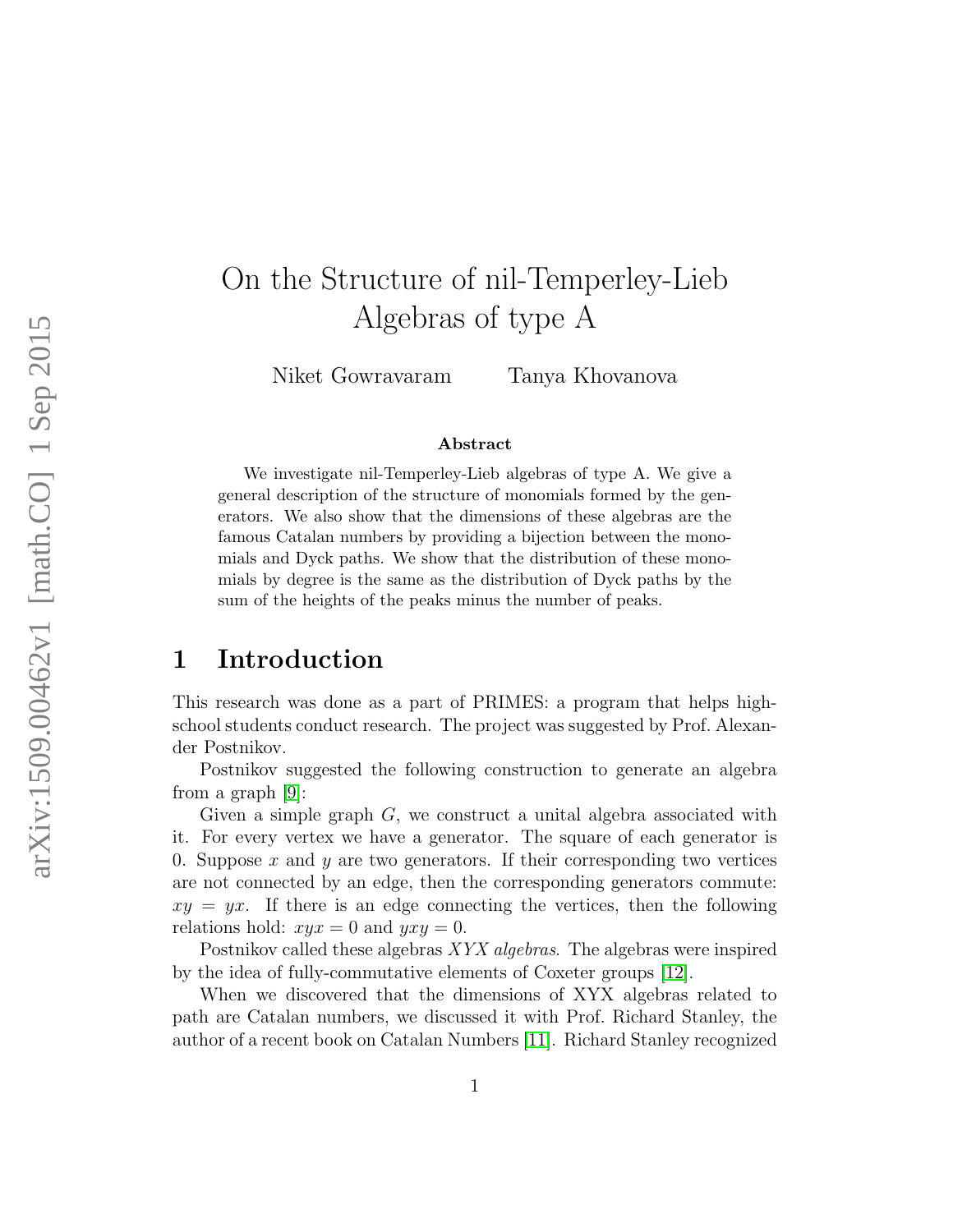the algebras we studied as nil-Temperley-Lieb algebras. The fact that the dimensions of nil-Temperley-Lieb algebras of type A are Catalan numbers is widely known  $\vert 1, 5, 11 \vert$  $\vert 1, 5, 11 \vert$  $\vert 1, 5, 11 \vert$ .

In our research we also calculated the distribution of the dimensions of these algebras by degree and found a bijection to a statistic of Dyck paths.

We later discovered that our statistic is equivalent to counting inversions in 321-avoiding permutations [\[3\]](#page-8-5).

In this paper, we provide some basic definitions and examples of the dimensions of the algebras for small cases in Section [2.](#page-1-0) We go on to describe the structure of the monomials in the algebra and divide them into descending runs of generators in Section [3.](#page-2-0) We then provide a bijection between the monomials and Dyck paths, by corresponding the descending runs of generators to peaks in the Dyck paths in Section [4.](#page-4-0) In Section [5](#page-5-0) we show that the number of monomials of degree  $d$  in the algebra corresponding to the path graph  $P_n$  is equal to the number of Dyck paths of length  $2n$  such that the sum of the heights of the peaks minus the number of peaks is d. In Section [6](#page-6-0) we explain the connection to 321-avoiding permutations. In Section [7](#page-6-1) we conclude with some corollaries of our bijection and some interesting properties.

### <span id="page-1-0"></span>2 Definitions and Small Examples

In this paper, we deal only with path graphs. Let  $P_n$  be the path graph with n vertices. From now on we will number the vertices along the path, and represent the generators as  $x_i$ , where  $1 \leq i \leq n$  and n is the length of the path. We denote the path graph with n vertices as  $P_n$ .

The *nil-Temperley-Lieb algebra* corresponding to  $P_n$  is a unital algebra generated by  $x_i$  and the following relations:

- $x_i^2 = 0$
- $x_i x_j = x_j x_i$ , if  $|i j| > 1$
- $x_i x_{i+1} x_i = 0$ , for  $1 \leq i < n$
- $x_{i+1}x_ix_{i+1} = 0$ , for  $1 \leq i < n$ .

We start with small examples of  $P_0$ ,  $P_1$ , and  $P_2$ . Here are the bases and dimensions of the corresponding algebras: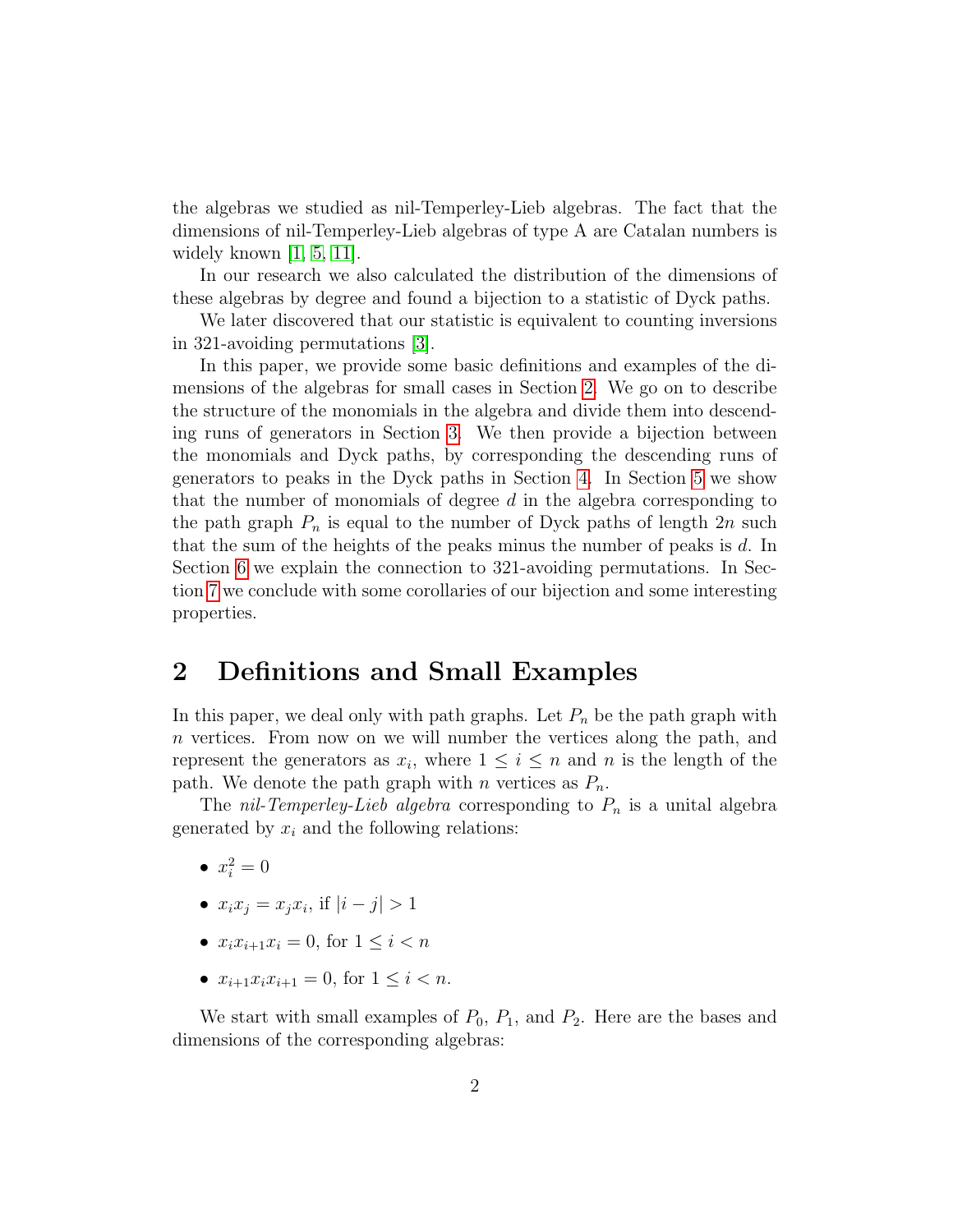- $P_0$ . Basis: 1. Dimension 1.
- $P_1$ . Basis: 1,  $x_1$ . Dimension 2.
- $P_2$ . Basis: 1,  $x_1, x_2, x_1x_2, x_1x_2, x_1x_2$ . Dimension 5.
- $P_3$ . Basis: 1, x, x<sub>2</sub>, x<sub>3</sub>, x<sub>1</sub>x<sub>2</sub>, x<sub>1</sub>x<sub>3</sub>, x<sub>2</sub>x<sub>1</sub>, x<sub>2</sub>x<sub>3</sub>, x<sub>3</sub>x<sub>2</sub>, x<sub>1</sub>x<sub>2</sub>x<sub>3</sub>, x<sub>1</sub>x<sub>3</sub>x<sub>2</sub>,  $x_2x_1x_3, x_3x_2x_1, x_2x_1x_3x_2$ . Dimension 14.

We see that the dimensions of these algebras form one of the most famous sequences in mathematics: the Catalan numbers [\[6,](#page-8-6) [11\]](#page-8-2).

We would like to look at the structure of the monomials in this algebra in more detail.

## <span id="page-2-0"></span>3 Structure of the monomials

The algebra corresponding to a path as a vector space is generated by monomials. Each of the monomials is a product of generators corresponding to vertices.

We call two monomials *equivalent* if they correspond to the same element in the basis. We call a monomial *reducible* if it is equivalent to the zero monomial. We call a monomial an  $nTL$ -monomial if it is an irreducible monomial that is lexicographically smallest in its equivalency class.

Consider some examples: monomials  $x_3x_1x_2$  and  $x_1x_3x_2$  are equivalent and the latter is an nTL-monomial. The monomials  $x_3x_1x_2x_1$  and  $x_1x_3x_2x_1$ are equivalent and reducible.

The decreasing strings of letters in an nTL-monomial are very important in our study. Let us call the longest consecutive sequence of letters in an nTL-monomial that is decreasing a *decreasing run*.

<span id="page-2-1"></span>Lemma 1. The indices in a decreasing run go down by one.

*Proof.* If an nTL-monomial contains a substring  $x_i x_j$  with  $j < i - 1$ , then it is not in its earliest lexicographic form as we can switch  $x_i$  and  $x_j$ .  $\Box$ 

Call the first generator of a decreasing run a peak. Thus we can write down an nTL-monomial as a sequence of pairs  $(p_i, r_i)$ , where  $p_i$  is the index of the *i*-th peak and  $r_i$  is the length of the *i*-th run.

For example, the nTL-monomial  $x_3x_2x_1x_4x_3$  has two runs and can be represented as two pairs  $(3,3)$ ,  $(4,2)$ .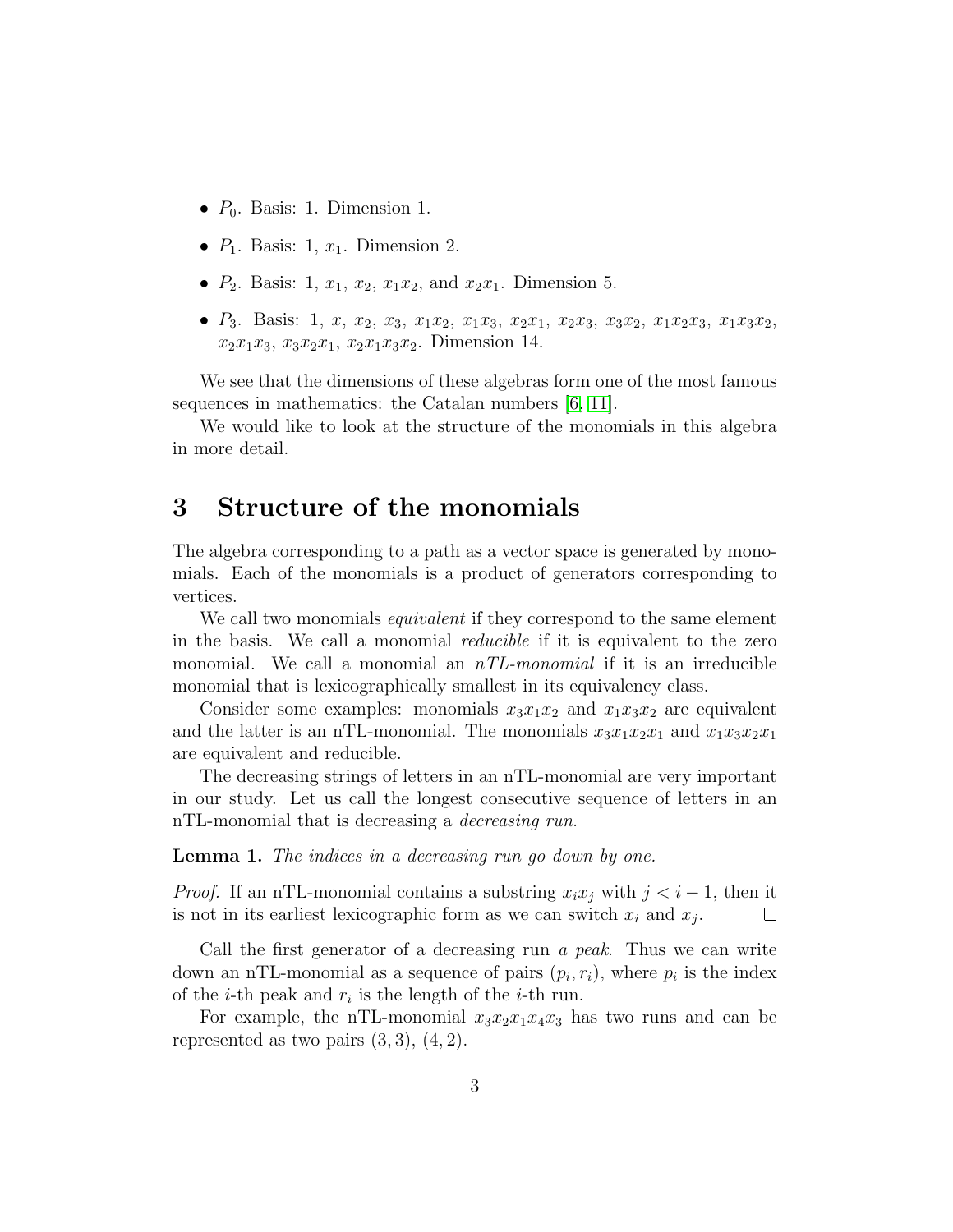Notice that the sum of the runs' lengths,  $\sum_i r_i$ , is the degree of the nTLmonomial.

We want to find the properties of the nTL-monomials and the constraints under which they are in one-to-one correspondence with the sequences of pairs. The first lemma does not need a proof.

**Lemma 2.** The length of a run of an  $nTL$ -monomial cannot be greater than the index of its peak:  $r_i \leq p_i$ .

Here is the next constraint.

<span id="page-3-0"></span>**Lemma 3.** The indices of the peaks of an  $nTL$ -monomial are in increasing order:  $p_i < p_{i+1}$ .

*Proof.* Suppose  $x_i$  and  $x_j$  are two consecutive peaks in an nTL-monomial. The run that starts with  $x_i$  ends in  $x_k$ , where  $k < j$ , otherwise,  $x_j$  is not a peak. If  $j \leq i$ , then  $x_j$  also is in the run, and we will be able to reduce the nTL-monomial to zero.  $\Box$ 

Let us define a valley as the last generator in a run. We denote the ith valley as  $v_i$ . As the indices in a run go down by one, we can see that  $v_i = p_i - r_i + 1.$ 

The following lemma can be proved the same way as Lemma [3,](#page-3-0) or by invoking the symmetry between runs and valleys.

<span id="page-3-1"></span>**Lemma 4.** The indices of the valleys of an  $nTL$ -monomial are in increasing order:  $v_i < v_{i+1}$ .

The following theorem shows that there are no more constraints.

**Theorem 5.** If there is a sequence of pairs satisfying the constraints defined in Lemmas [1-](#page-2-1)[4,](#page-3-1) then there exists an nTL-monomial corresponding to it.

Proof. First, any nTL-monomial constructed by a sequence of pairs following the given constraints cannot be permuted to create a monomial that is lexicographically before our nTL-monomial. Now, we wish to show that the constructed nTL-monomial cannot be reduced to zero. Take any element  $x_i$ anywhere in our nTL-monomial. If this element is not a peak or a valley, it will be impossible to move it, because it is surrounded by elements that it does not commute with. So, we will not be able to form the patterns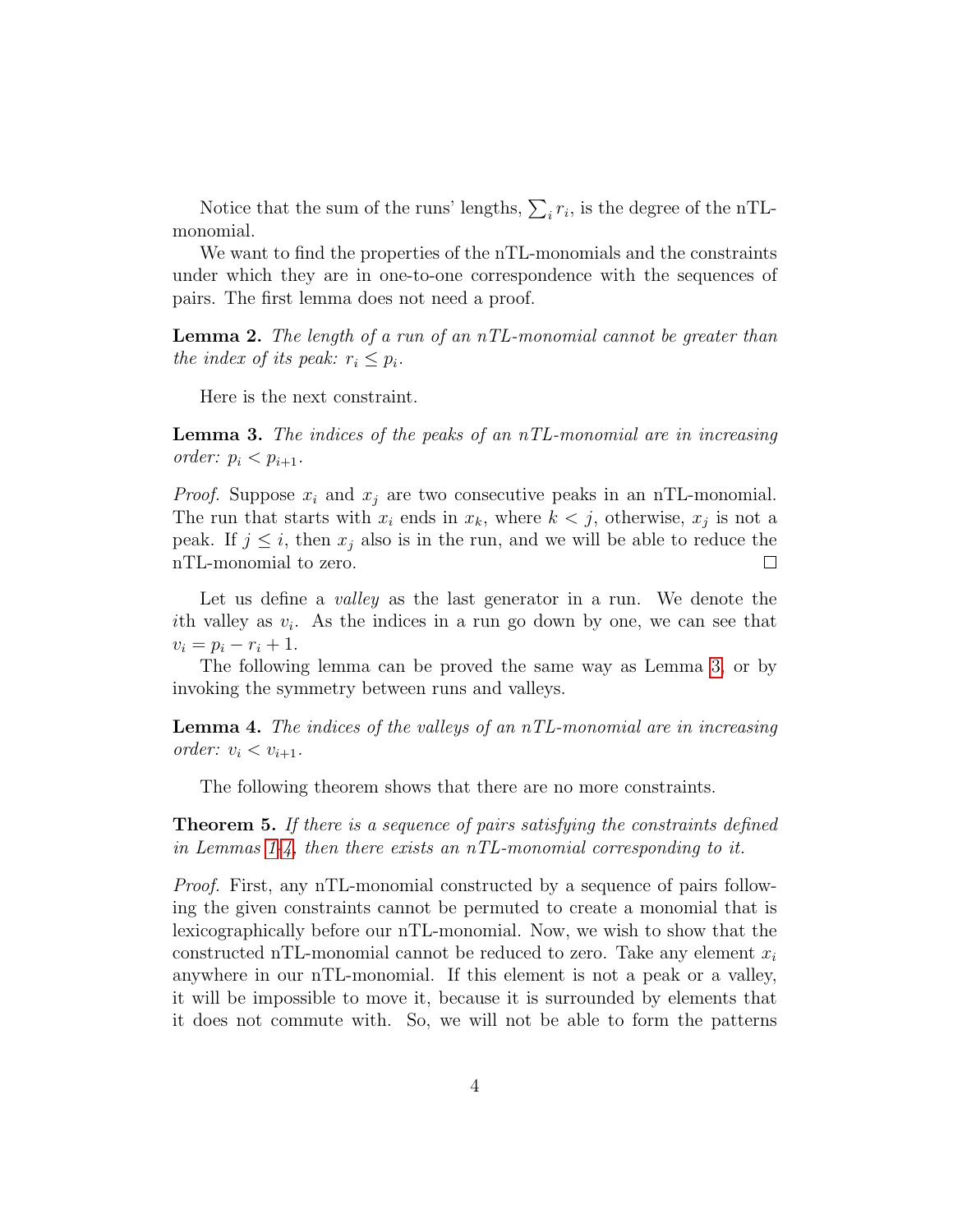$x_i x_i$ ,  $x_i x_{i+1} x_i$ , or  $x_{i+1} x_i x_{i+1}$ , and therefore we will be unable to reduce our nTL-monomial to zero.

If our chosen element  $x_i$  is a valley, then we will be able to move it in the forward direction until we reach an element  $x_{i+1}$ . However, since the valleys are strictly increasing and the valley will have the lowest index of all the elements in the run, there will be no more  $x_i$  elements. So, it will be impossible to create the pattern  $x_i x_{i+1} x_i$ . The argument for if the chosen element is a peak is essentially the same, except for the fact that the peak can only move backwards instead of forwards in the nTL-monomial.

So, any monomial constructed from pairs following these constraints is an nTL-monomial.  $\Box$ 

# <span id="page-4-0"></span>4 Dyck Paths

Now we want to build a bijection between the nTL-monomials and Dyck paths. We will use the Dyck paths represented as mountain ranges: the up direction is NE and the down direction is SE. In addition, the range never crosses the x-axis and ends on the x-axis.

We correspond an nTL-monomial to a Dyck path in the following manner. Suppose there is a hill with the top located at coordinates  $(a, b)$ . Then we correspond it to a run of length  $b-1$  starting with a letter  $x_k$ , where  $k = (a + b - 2)/2$ . That is, we correspond it to a pair  $((a + b - 2)/2, b - 1)$ .

In particular, the last index of the run is  $(a+b-2)/2-b+1 = (a-b)/2$ . In addition, all the small hills of height 1 are ignored.

Figure [1](#page-5-1) shows 14 Dyck paths of length 8. The caption under each picture describes the corresponding nTL-monomials.

#### Theorem 6. The described correspondence is a bijection.

Proof. Let us show that a Dyck path generates the sequence of pairs with correct constraints.

The length of the run. We need to show that  $b-1 \leq (a+b-2)/2$ . This is equivalent to  $b \leq a$ , which is true as the Dyck path does not go over the line  $x = y$ .

The peaks are increasing. Suppose  $(a_i, b_i)$  and  $(a_{i+1}, b_{i+1})$  are two consecutive non-trivial hills. Then  $a_{i+1} + b_{i+1} > a_i + b_i$ . This is the same as saying that the line corresponding to the right side of the next hill is above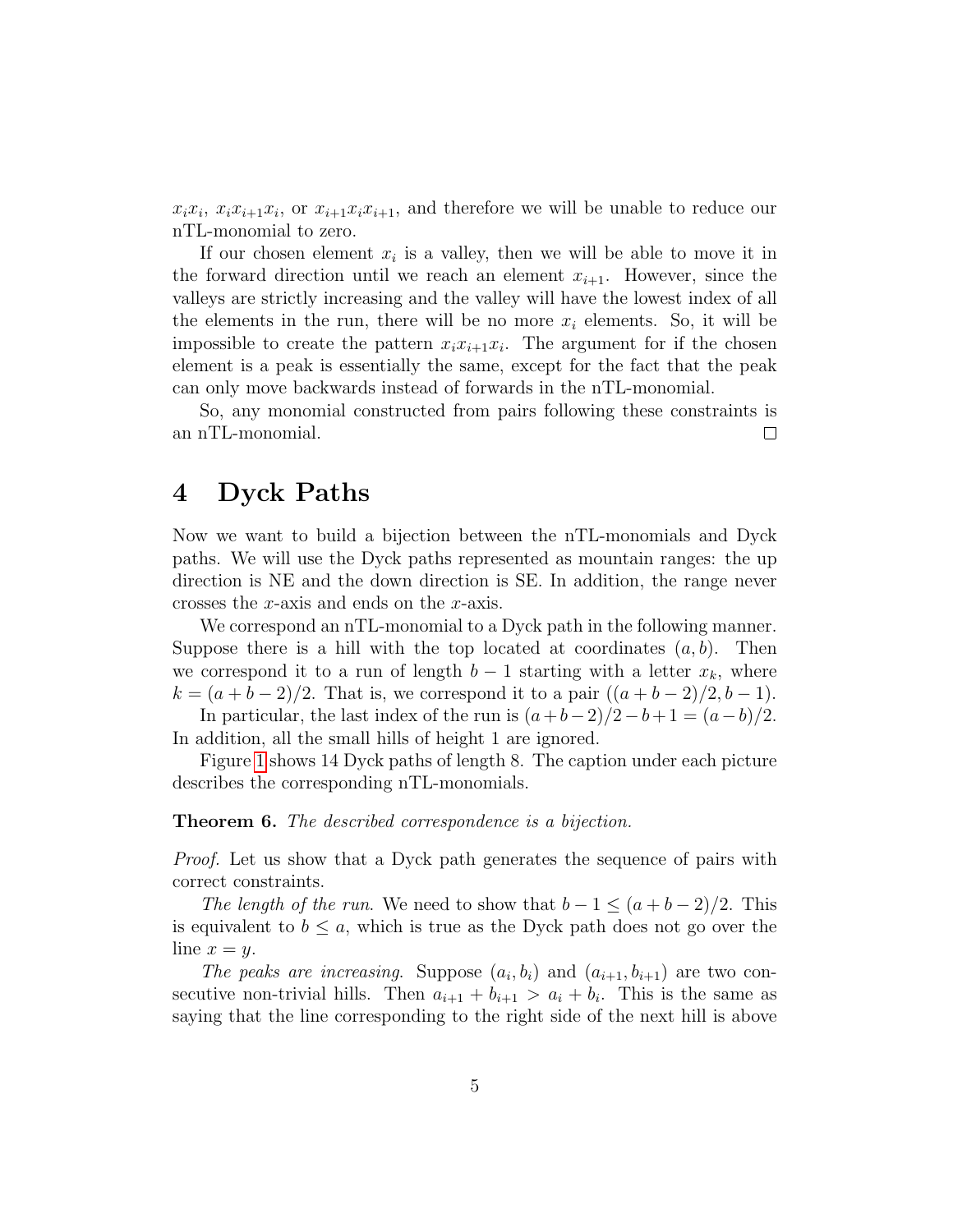

<span id="page-5-1"></span>Figure 1: The Dyck paths of length eight and their corresponding nTLmonomials

the line corresponding to the right side of the previous hill. This is exactly the condition  $p_{i+1} > p_i$ .

The valleys are increasing. The valley  $v_i = p_i - r_i + 1 = (a_i + b_i - 2)/2 - 1$  $b_i + 1 = (a_i - b_i)/2$ . The statement is true because the line corresponding to the left side of the next hill is below the line corresponding to the left side of the previous hill.

This shows that the map is onto. What is left to see is that we cannot get the same nTL-monomial from two different Dyck paths. A Dyck path is uniquely defined by its non-trivial hills. And different sequences of non-trivial hills produce different sequences of pairs.  $\Box$ 

The reversal of this bijection describes how we correspond a Dyck path to a sequence of pairs. For every pair  $(p_i, r_i)$  we draw a mountain top with coordinates  $(p_i + r_i + 1, r_i + 1)$ . Furthermore, in order to get the complete picture, we superimpose the different peaks corresponding to the different runs on top of each other and if we have a flat space, we replace that space with hills of height one.

## <span id="page-5-0"></span>5 What follows from the bijection

Given that we found a bijection with Dyck paths, the Catalan numbers appear immediately.

Corollary 7. The dimension of the algebra corresponding to the path graph  $P_n$  is the  $(n + 1)$ -st Catalan number.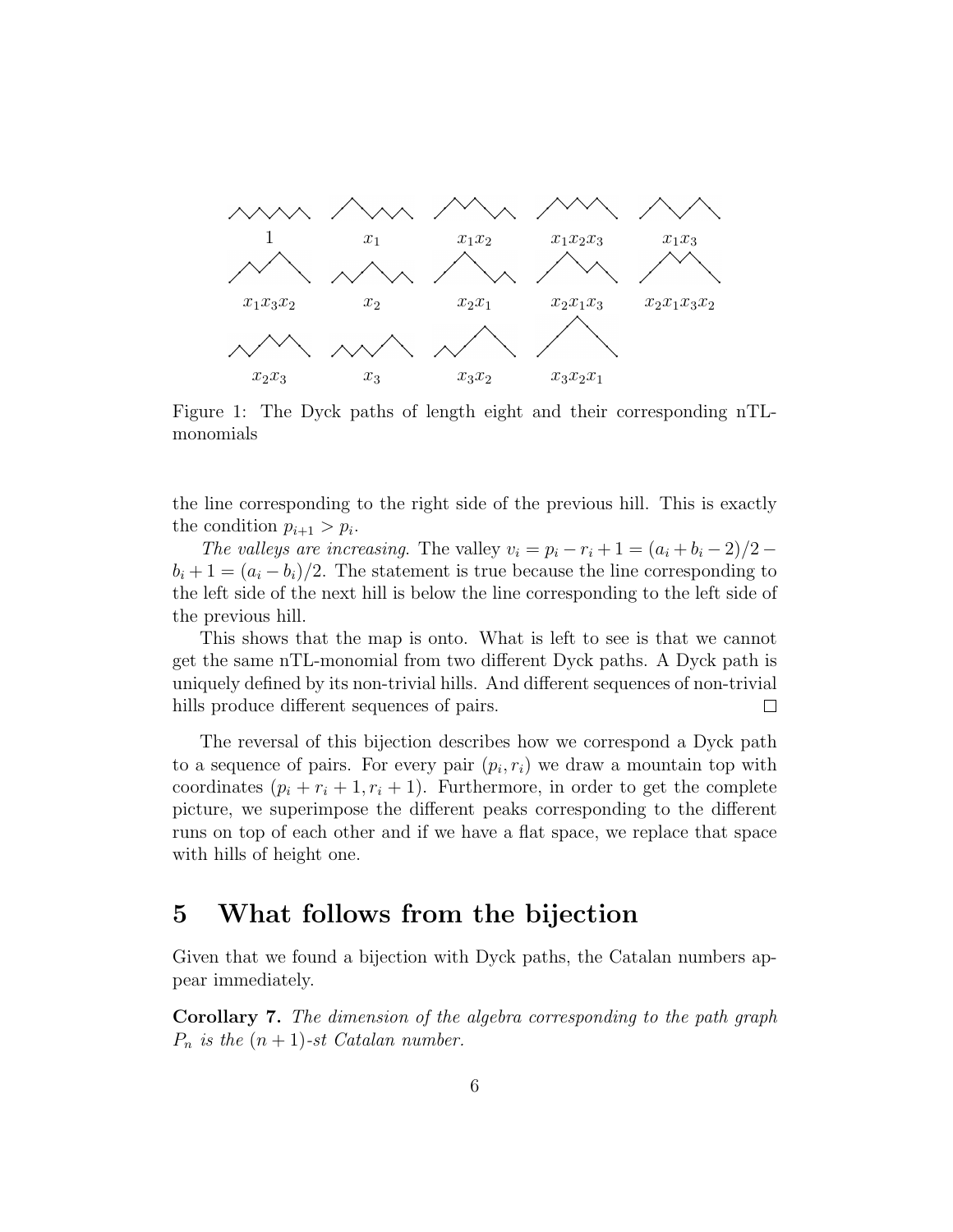The bijection also allows us to describe the distribution of nTL-monomials by degree.

**Theorem 8.** The number of  $nTL$ -monomials of degree d in the algebra corresponding to the path graph  $P_n$  is equal to the number of Dyck paths of length 2n such that the sum of heights of peaks minus the number of peaks is d.

*Proof.* We only need to mention that trivial hills contribute zero to the sum.  $\Box$ 

For example, the distribution by degree for  $P_3$  is: 1, 3, 5, 4, and 1, with the total dimension of 14.

# <span id="page-6-0"></span>6 321-avoiding permutations

The distribution by degree appears in the On-Line Encyclopedia of Integers Sequences as sequence A140717 [\[7\]](#page-8-7). It is defined there through 321-avoiding permutations having a given inversion number.

The connection between nil-Temperley-Lieb algebras and permutations is well known [\[2,](#page-8-8) [3,](#page-8-5) [8\]](#page-8-9). We correspond to an element  $x_i$  a permutation switching elements i and  $i + 1$ . This element is denoted as  $s_i$ . Then a run  $x_{i-1} \ldots x_j$ corresponds to the product  $s_{i-1} \ldots s_j$  that is a permutation that swaps i and j. This swap is usually denoted as the transposition  $(i, j)$ .

A well-known property of the 321-avoiding permutations is that each has a unique reduced expression of the form  $(a_1, b_1), \ldots, (a_k, b_k)$ , where  $a_k >$  $a_{k-1} > \ldots > a_1$  and  $b_k > b_{k-1} > \ldots > b_1$  [\[10\]](#page-8-10). The  $a_i$  and  $b_i$  represent the peaks and valleys, respectively, in our nTL-monomials and we know that the peaks and valleys in our monomials must be increasing. So, from each monomial we can create a unique 321-avoiding permutation. In paper [\[3\]](#page-8-5) the number of inversions of 321-avoiding permutations is explained in terms of Dyck paths.

# <span id="page-6-1"></span>7 Other properties

Here we would like to mention some nice properties that follow from our bijection.

Suppose an element  $x_i$  is the j-th smallest/largest index in an nTLmonomial.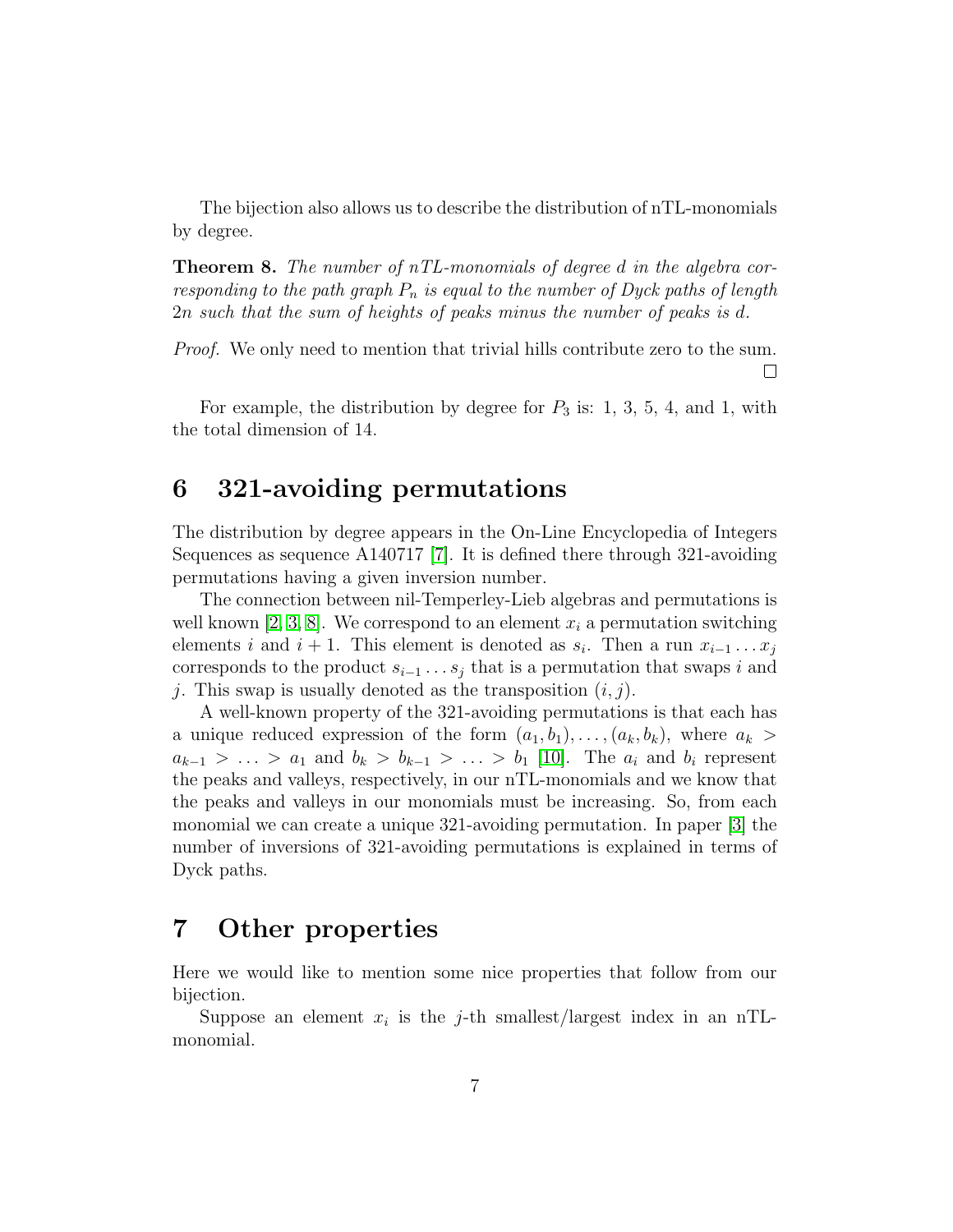**Lemma 9.** The elements  $x_i$  appears not more than j times in an nTLmonomial.

*Proof.* The element  $x_i$  can only appear in a run which ends at a valley that is not exceeding i. The lemma follows from the fact that valleys are increasing.  $\Box$ 

We also want to provide some connections between the shapes of the Dyck paths and the corresponding nTL-monomials.

**Lemma 10.** If a Dyck path touches the baseline  $y = 0$  at  $x = k$ , then the element  $x_{k/2}$  is missing from the corresponding nTL-monomial.

Proof. Suppose that the path hits the baseline. Then, we can split our path into two separate paths and find the nTL-monomial for each path, where we shift the set of letters for the second nTL-monomial.  $\Box$ 

If our path does not hit the baseline, then we can move the baseline up by one step and find the nTL-monomial corresponding to this new, shorter path. With this nTL-monomial, we extend each peak by adding one letter to the left of the nTL-monomial corresponding to the apex.

There is also a method to find the number of times each element appears in an nTL-monomial/Dyck path. First, we extend all hills so they hit the baseline on both sides. With this modified picture, we can find the number of times each element  $x_k$  appears in the nTL-monomial.

**Lemma 11.** The number of times the element  $x_k$  appears in the nTL-monomial is the number of intersections that are not on the baseline between the left sides of the extended hills, which do not include the peaks, and the line  $x + y = 2k$ .

### 8 Acknowledgements

We would like to thank the MIT PRIMES program for supporting this research. We also want to thank Prof. Postnikov for suggesting the project and Prof. Stanley for helpful suggestions and references.